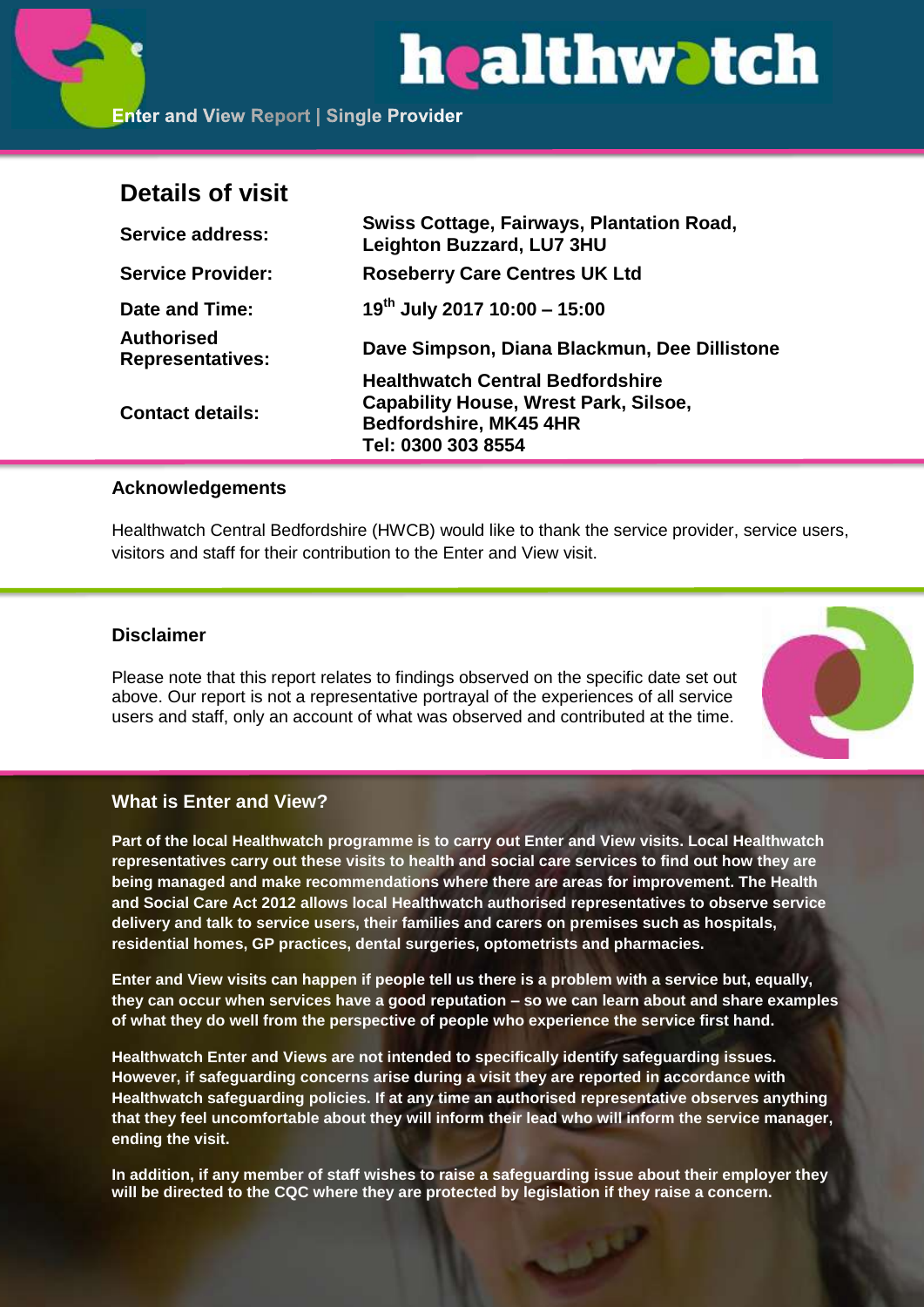# **Purpose of the visit**



- To engage with service users of care homes and understand how dignity is being respected in a care home environment;
- Identify examples of good working practice;
- Observe residents and relatives engaging with the staff and their surroundings;
- Consult with residents, relatives and staff about their experiences of the environment within the home and how care is delivered.

# **Strategic drivers**

- Care Quality Commission dignity and wellbeing strategy
- Care homes are a Local Healthwatch priority

# **Methodology**

# **This was an announced Enter and View Visit.**

Healthwatch Central Bedfordshire's visit to Swiss Cottage Care Home was scheduled following a comprehensive CQC inspection in February 2017. The unannounced CQC inspection rated the service as 'Inadequate' in four of the five inspection categories; Safe, Effective, Responsive and Well-led, (Caring was rated as Requires Improvement). As a result the service was placed in special measures. It should also be noted that the home had not had a Registered Manager since October 2016.

The CQC carried out a further unannounced inspection in May 2017 to check the Home had followed their improvement plan and to confirm that they met legal requirements. The CQC published their report on  $24<sup>th</sup>$  July 2017 which upgraded the service to a rating of 'requires improvement' in four of the five categories. 'Is the service responsive' remains rated as inadequate. A new Manager was appointed to the home in May 2017 who is in the process of applying to become the Registered Manager.

On arrival, HWCB representatives were met by the Manager and the Quality & Compliance Manager from the parent company, Roseberry Care Centres, who gave a verbal introduction regarding the home, its history, the number of beds and residents, staff etc.

Authorised representatives also approached residents at the care home to informally ask them about their experience of the home. Some family members were available at the time of the visit and several members of staff were also spoken to. The authorised representatives explained to everyone spoken to why they were there and took notes.

After speaking with the residents and staff, Healthwatch Central Bedfordshire (HWCB) leaflets were given to the Manager to be displayed in the home to enable residents, family members, friends and staff to contact HWCB at any time

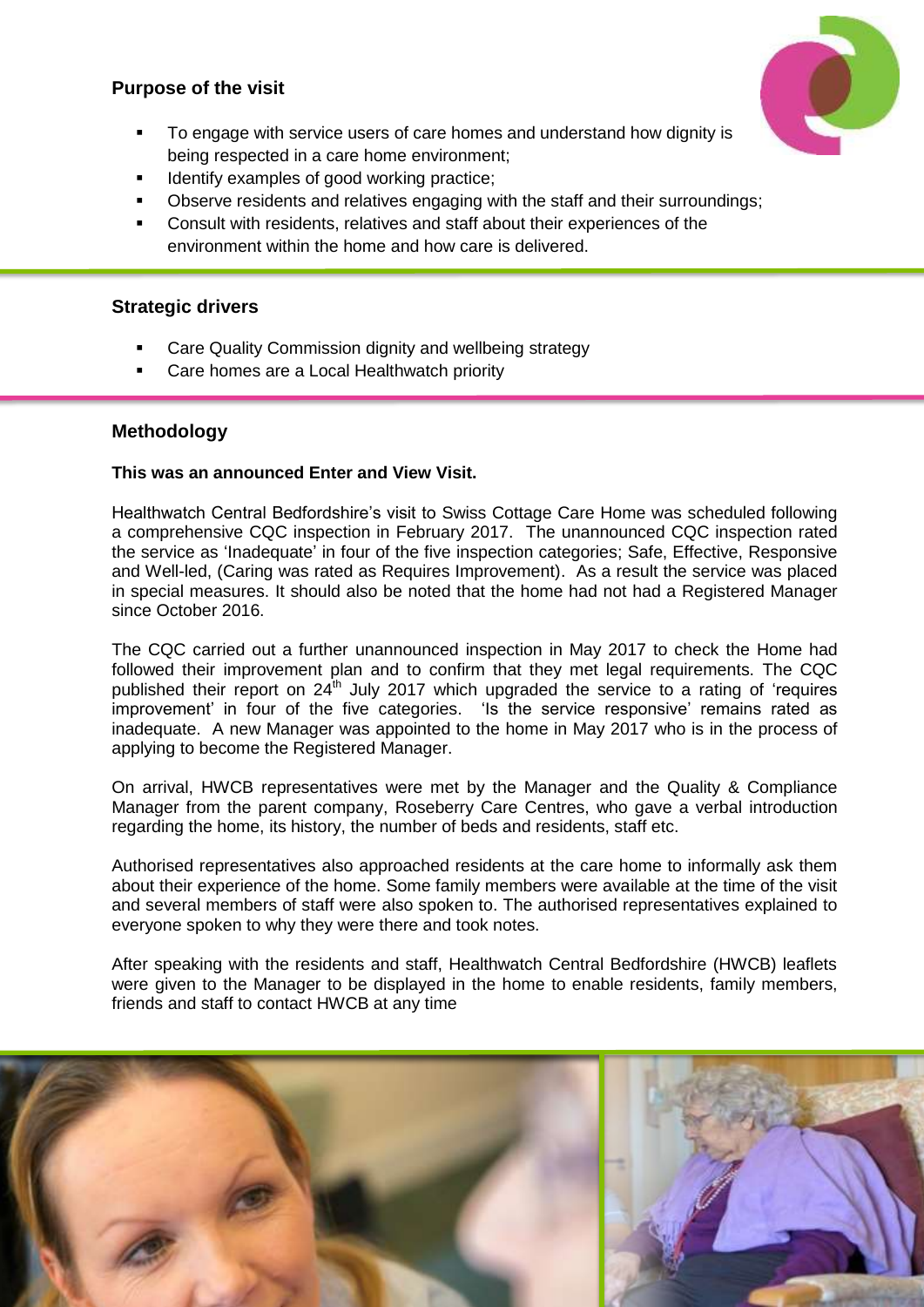# **Summary of findings**



At the time of the visit, the evidence is that the home was operating to a good standard of care with regard to cleanliness, dignity and respect.

- On entry, HWCB representatives were asked to sign in. Representatives noted the Healthwatch Central Bedfordshire poster displayed in the reception area and also in two other locations in the home.
- Residents looked tidy, clean and well cared for, representatives saw no evidence of dignity not being respected.
- Residents spoken to were generally happy with the meals; the current menu appeared to be balanced and nutritious and mealtimes were suitable for the residents. Residents could also choose where to take their meals and the newly appointed Executive Chef was happy to accommodate resident's alternative choice of food if they did not find their original selection appealing.
- There was clear evidence of social activities at the home, with photographs of previous events displayed on the activities board. The residents spoken to were given the option of taking part in organised activities along with their relatives.

The Manager advised representatives that the current capacity of the home, which is divided into four units (Pines, Cedars, Oaks and Acorns), is as follows:

- 81 single rooms and one double room.
- There are currently 45 residents at the home. (The Manager explained to HWCB representatives that they have a self-imposed embargo on accepting more residents until the home is out of the CQC's 'Special Measures' status).
- One ten-bedded unit (Acorns) is currently not in use; however there are plans to re-open it as a palliative care unit.
- **Pines nursing/dementia, 12 residents.**
- Pines staff on duty: daytime 3 carers, 1 nurse, night-time 2 carers, 1 nurse
- Oaks frail elderly nursing unit, 17 residents.
- Oaks staff on duty: daytime 4 carers, 1 nurse, night-time 2 carers, 1 nurse
- Cedars dementia/nursing, 16 residents.
- Cedars staff on duty: daytime 2 carers, 1 senior, night-time 1 carer, 1 senior
- Currently, no beds are available for respite care.
- There are no rehabilitation beds.

## **Results of Visit**

#### **Environment**

On entry, representatives found the environment to be clean, warm, light and airy. The atmosphere was 'neutral' in that there were no apparent smells, good or bad.

The home, situated in four acres of woodland and gardens, operates over two floors and is divided into four units (Acorns, Pines, Oaks and Cedars), with pleasant views over the large, secure garden areas which are accessible to the residents and contain several bird feeders. Each unit has its' own lounge; the lounge in 'Pines' being used as the activities lounge. All the units include dining areas and kitchenettes which relatives are encouraged to use.

Many of the corridors contain pictures, books and other items designed to act as reminiscence aids for dementia residents. HWCB representatives also noticed a simulated bus stop/shelter, cleverly designed within the home by the maintenance man, with particular attention to detail. The Manager advised representatives that some residents regularly sit on the bench in the bus shelter for *'a quiet moment or two'*. In-house 'Post boxes' were also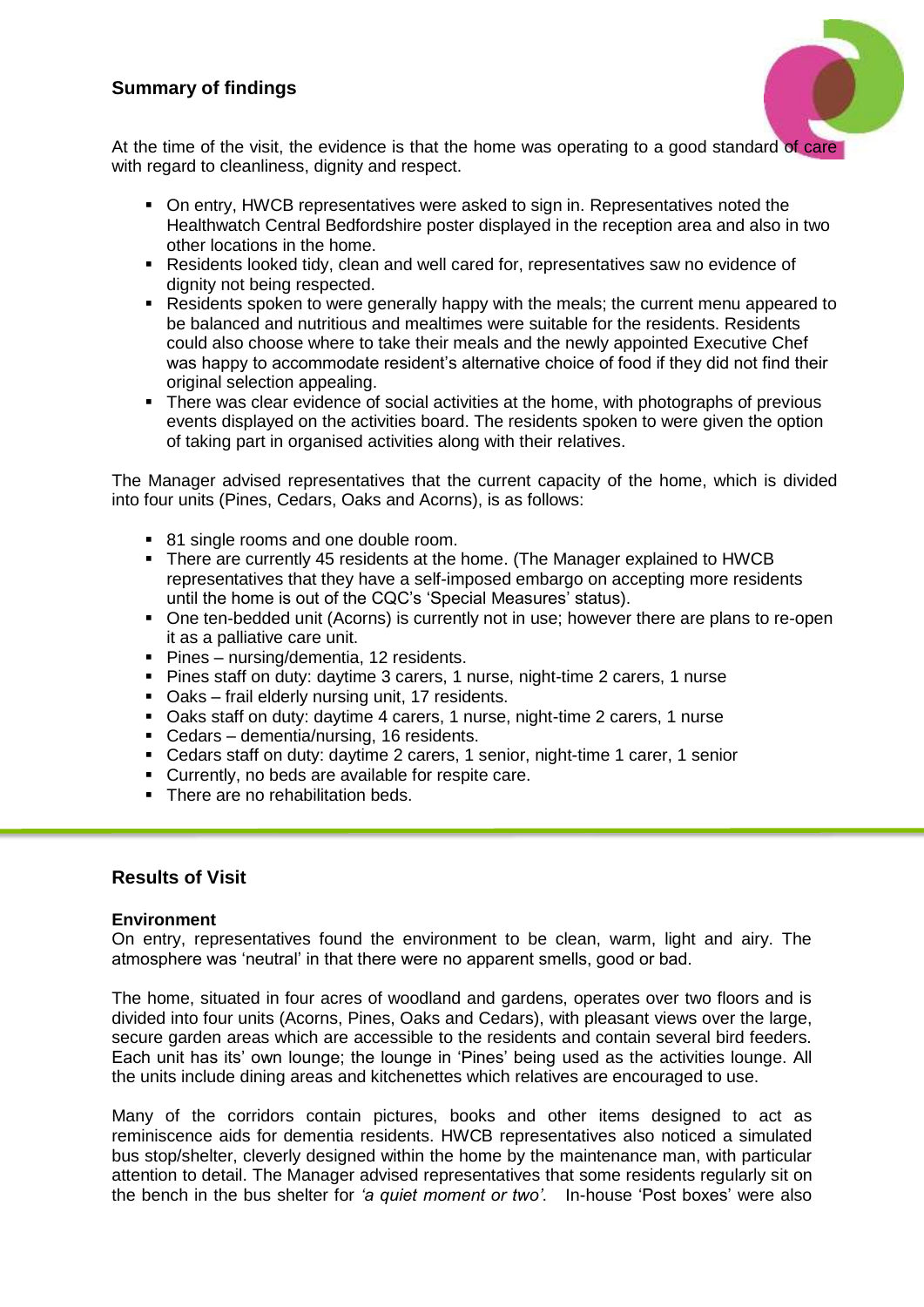available for comments and suggestions which were sited throughout the home. Decorative and creative murals were displayed on several corridor walls, painted by a previous resident.

#### **Promotion of Privacy, Dignity and Respect**

All the residents seen at the time of the visit appeared to be well dressed and cared for, and representatives observed all members of staff addressing residents by their preferred names in a friendly and courteous manner.

The recently introduced 'person-centred care plan' for each resident is available for residents and/or their family to view on request. HWCB's representative was given sight of an individual care plan which clearly showed DNR instructions and the space in which annotations are recorded when any amendments to the Plan is discussed with residents and/or relatives. The Manager advised representatives that 'Person-centred care plans' are now embedded in practice at the home.

Representatives were advised that the home facilitates the following visiting services:

- Hairdresser as required, a hairdressing salon is being refurbished on the first floor.
- Chiropodist six weekly.<br>■ Dentist Residents norm
- Dentist Residents normally go to the surgery, but a dentist will attend at the home if required.
- Optician six monthly or as required.
- District Nurses attend as often as required

#### **Promotion of Independence**

Residents are encouraged to bring their personal possessions, photographs, pictures, ornaments and small pieces of furniture, including televisions, and families are also encouraged to personalise the residents' rooms.

All residents are offered the opportunity to be involved in social activities organised at the home. HWCB were advised that the home has access to a minibus for organised trips out and a risk assessment is underway to enable external activities, however it was not clear how often the minibus was accessed. Relatives are also invited to become involved with the planning of activities. Two relatives have recently undergone training and DBS checks to become volunteers at the home.

#### **Concerns/Complaints Procedure**

The Manager, residents, relatives and members of staff all confirmed there is a Complaints Procedure and a Whistleblowing Policy. These are on display and 'Suggestion Boxes' are also situated in various locations around the home.

Representatives were informed (also witnessed by HWCB representatives) that the Manager conducts daily 'walk-rounds' to talk to both staff and residents/relatives to identify any issues or complaints and to gather general feedback on the operation of the home. The Quality & Compliance Manager from Head Office also conducts 'walk-rounds' during her regular twice weekly visits to the home.

#### **Interaction between Residents and Staff**

HWCB representatives spoke with residents in the communal areas. The residents spoken to stated they were comfortable in the home and quite happy. The residents appeared to be pleased with the care received, however only some of the residents spoken to said that they knew the name of their nominated carer which may be due to their medical condition.

Representatives observed staff members engaging with residents and calling them by their first names and saw residents being attended to and moved by appropriate numbers of nurses and carers.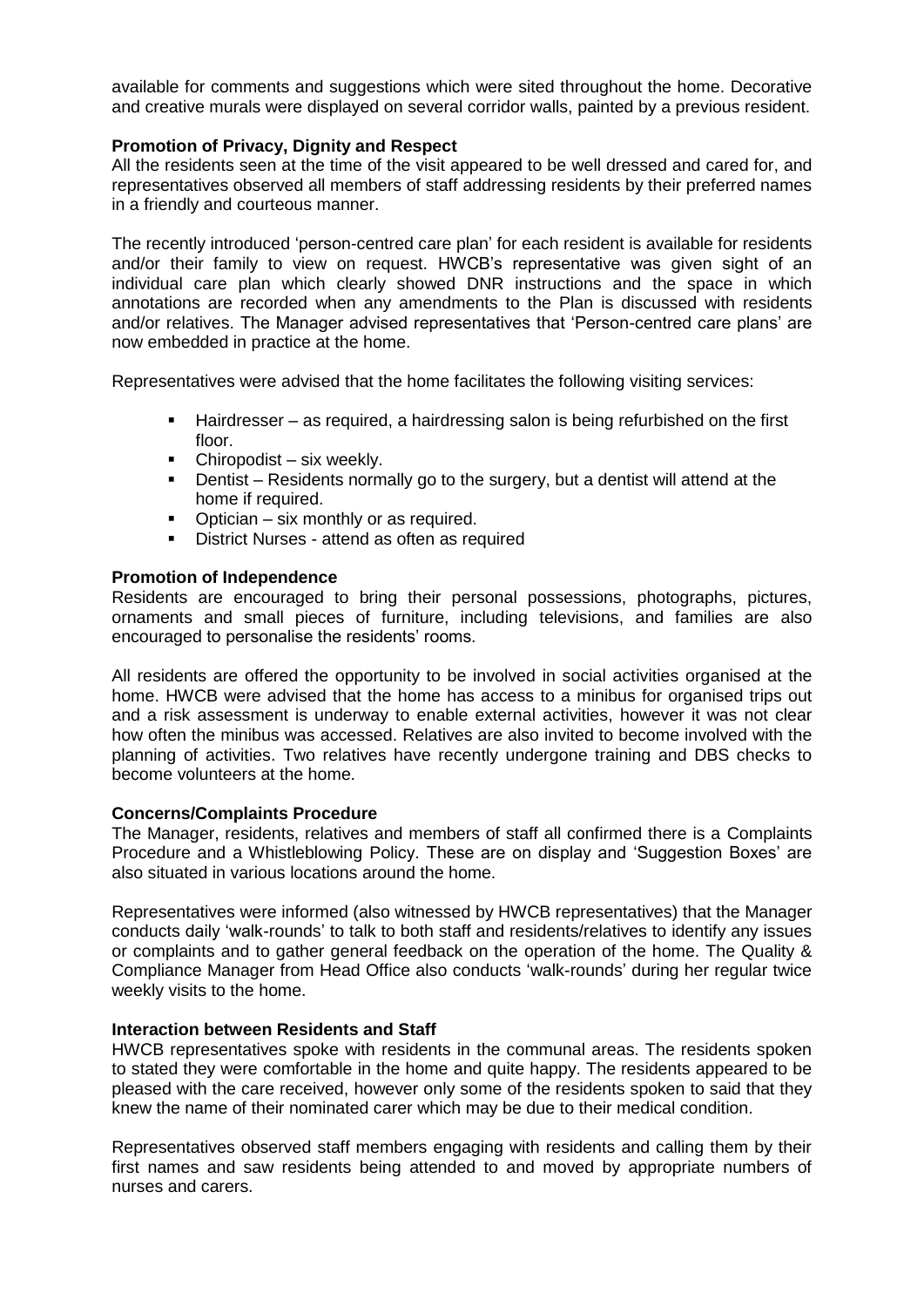# **Residents**

Residents are pre-assessed before acceptance at the home to ensure that their needs can adequately be met. The Manager or Deputy, along with a nurse will generally visit the resident at their own home or at the hospital. They will identify the resident's likes and dislikes, ask for a 'Life History' and, if accepted, encourage families to personalise the residents' room. A Service User Guide is given to residents and families on admission.

Representatives were advised that residents are registered with the Leighton Road GP practice unless they choose to remain with their own GP. GP visits are scheduled for Monday and Thursday. Residents can also be taken to a local dentist if needed. Further information with regard to current residents at the home is as follows:

- Care categories of residents include those with mild memory loss, dementia and the frail elderly.
- Some nursing residents are bedbound.
- Residents' ages range from 65 to 100.
- Residents care is funded by both Bedfordshire Clinical Commissioning Group (Continuing Health Care), and by Local Authorities in Central Bedfordshire, Hertfordshire, Milton Keynes and Buckinghamshire.
- Nine residents are privately funded.

HWCB representatives were advised that residents' medication is issued by medication trained nurses and/or senior carers, who wear red 'Do Not Disturb' tabards and remain with the resident while the medication is taken, although this was not witnessed by representatives.

#### **Comments made by Residents**

*'During the day I always have a female carer, at night it can be a male. I object to the man physically checking that I am wearing a pad especially when I tell them I am.' 'At mealtimes I am quite fussy, but there are always choices.' 'I feel safe here.' 'I always said I'd leave if it wasn't right. It's very hard to get it perfect for everybody.' 'The home is lovely, all staff are very nice.' 'I came here for the company. I have a TV in my room, but I'd rather sit in the lounge and have the company.' 'It's a shame there's not many men here!'*

#### **Involvement in Key Decisions**

Representatives were advised that meetings with residents only are held every month. Meetings with both residents and relatives are also held regularly however these are poorly attended by relatives. The main purpose of these forums is to give both residents and their relatives the opportunity to raise any issues and/or concerns.

The Manager was conscious of the poor attendance of relatives at group meetings and was keen to ensure that relatives were aware of the 'open door' policy adopted at the home to encourage all relatives to raise any issues or concerns at any time.

#### **Visitors and Relatives**

Several family members were visiting residents at the home during the visit, and HWCB representatives spoke directly with them.

HWCB representatives joined residents and relatives in the dining area for lunch and engaged in discussions concerning the food and the care provided at the home. One relative advised representatives that *'there is no apparent record of when his mother's hearing aid batteries are changed and they only appear to last two weeks. Her spectacles have gone missing as have some of her clothes and blankets'.* HWCB fed this back to the home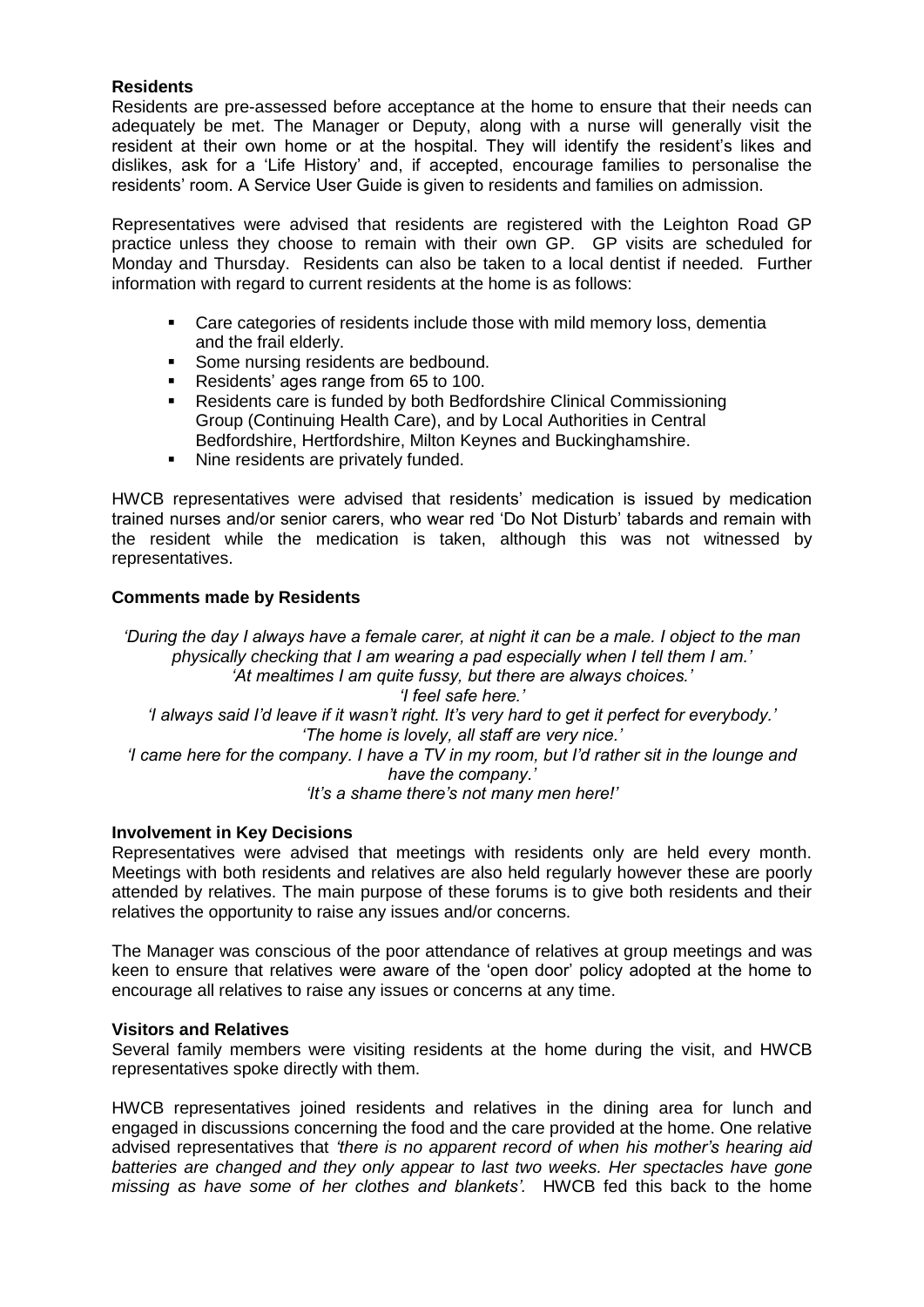Manager who said she would investigate. Other relatives expressed their satisfaction with the home, stating they were '*very pleased with the choice of home'* for their relative.

The Healthwatch Central Bedfordshire notice was displayed in the care home advising relatives of the visit; however Healthwatch Central Bedfordshire was not contacted directly by any relative prior to or since the visit to the home.

#### **Staff**

All staff seen and spoken to during the visit were friendly and helpful to the representatives and to the residents they were observed interacting with. All the staff, observed speaking to residents, clearly knew them well, calling them by their preferred names. The staff appeared to be well trained and representatives were confident the residents were well cared for.

Representatives were advised that residents' medication is distributed by medication trained staff at all times although this was not witnessed. Representatives were also advised that DNRs (Do Not Resuscitate) notices (if appropriate) are kept within each residents care plan. Care plans are kept in the nurse's stations.

- Members of staff employed include: nurses, carers, a clinical lead, activities coordinators, an executive chef (appointed two months prior to the visit), kitchen staff, administrators, cleaners, maintenance and laundry staff.
- One member of staff is a qualified trainer and is also the Infection Control Lead.
- The recently appointed Executive Chef has completely overhauled the menu, with special emphasis being on the provision of properly fortified foods and drinks.

Staff training is monitored by Roseberry Care Centres and further in-house training is carried out to NVQ levels. Training includes the following:

- **Induction Training for all staff.**
- **Fire Safety and Fire Drills.**
- **Food Hygiene.**
- **Nutrition.**
- Moving and handling.
- COSHH.
- Health & Safety.
- **Infection Control.**
- First Aid.
- Abuse, POVA
- Safe Use of Bedrails.
- Pressure Care.
- Dementia Care.
- End of Life Care.
- Challenging Behaviour.
- **Mental capacity/Adult incapacity.**
- Deprivation of Liberty (DOLS)
- Safe handling of Medication.
- **Care Planning.**

The new Care Home Manager recognised that many of the staff had not previously received appropriate training and she was currently working closely with the Care Home owners, the Local Authority and the Care Quality Commission on a robust training programme which includes Dementia Awareness and DOLs training for all staff, to ensure that staff can meet the complex and changing needs of service users. A training matrix has been developed and each member of staff is allocated a training file.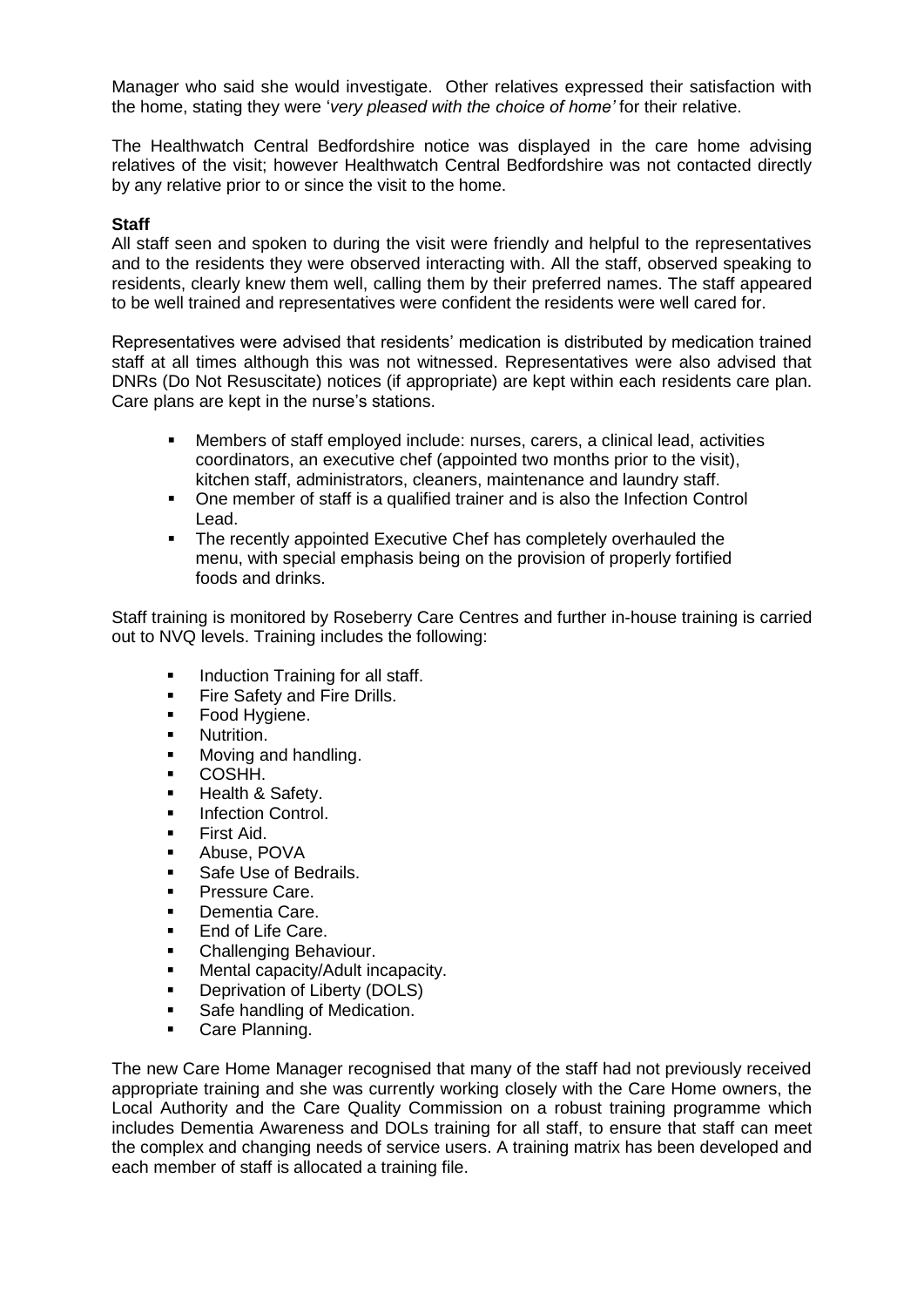The majority of staff have been at the home for long periods, and the impression given to representatives is that they are happy and fully engaged with the new management team's ethos of improving the quality of care at Swiss Cottage.

One team leader spoken to, when asked how she ensures residents are treated with dignity and respect, stated, *'I treat all residents in the way I would treat my own grandmother; if she wouldn't like it, I don't do it!'*

#### *Other staff comments included*:

*'This is the best home I have worked in, it is improving all the time and we feel very upset about the bad newspaper reports and feel they are unjustified.'*

*'I believe we're moving in the right direction, with more training and systems in place.' 'Things have improved in the home since the new manager was appointed. I have started new training – NVQ2 which I have wanted to do for a long time. I really like working here.'*

#### **Food**

The daily menu is managed on a three-week cycle and appears to be comprehensive, with specialist diets, (religious, medical, diabetic etc.) catered for. Fortified meals and drinks are always available with menu choices at all mealtimes. All food is prepared and cooked on site in the well-equipped kitchen. The kitchen staff personally serves the food to the residents in the dining rooms to enable staff to deal directly with subsequent issues relating to menu selection and food choices.

Representatives witnessed residents and relatives being offered refreshments during the visit and were informed that the 'tea trolley' goes round at 11:00 am and 3:00 pm; the supper trolley at 8 pm. Lunch is served at 12:30 and Tea is at 5:00 pm. Visitors are encouraged to join their relatives at mealtimes.

Representatives were also given the opportunity to eat lunch with the residents. A choice of meal was offered and the meal served was well presented and of good quality. During lunch one of the residents at the table, sitting with the HWCB representative, decided she did not like the meal she had ordered and staff immediately had a discussion with her and brought her an alternative selection.

Staff encourage all residents, including those with physical disabilities and challenging behaviours, to join other residents and relatives in the dining area to eat their meals. HWCB representatives witnessed staff supporting residents who are less able to manage independently, to eat their meals. All staff were very attentive and caring, however one resident found the behaviour of another resident disruptive, she stated that *'she can be very loud and annoying; she puts me off finishing my food'.*

The residents appeared content with the care they received at mealtimes and were able to choose where to take their meals. The majority of residents and relatives spoken to thought the standard and variety of food served was very good.

#### **Recreational activities/Social Inclusion/Pastoral needs**

The home had previously employed three part-time Activities Co-ordinators to organise events to involve residents and their relatives as much as possible. However, one had since left and two were currently on long term sick leave at the time of the visit. The home has recently engaged a full-time Activities Coordinator who started in the week of HWCB's visit. Unfortunately representatives were not able to meet with her as she was undergoing Induction Training.

During discussions with the Manager, she acknowledged that the activities programme was inadequate, which was echoed by several staff members spoken to, however HWCB was reassured that steps will and are being taken to improve this.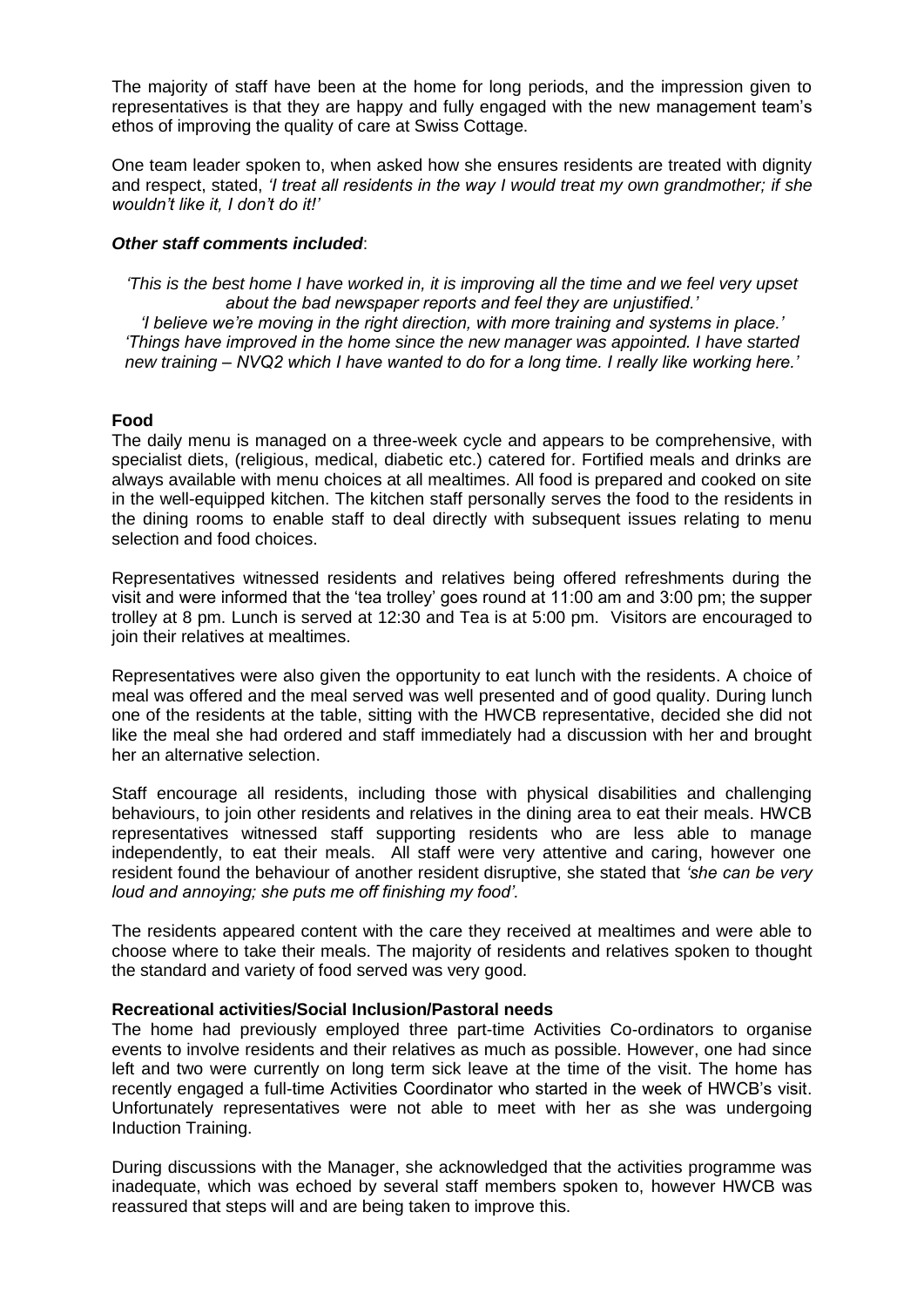Activities, many of which take place in 'The Pines' lounge, are currently organised on weekdays, however the home is looking to extend this to include alternate Saturdays. The home has acquired a minibus, which will be utilised for various trips, including shopping trips on alternate Wednesdays. A Risk Assessment is currently in preparation.

Representatives were advised by both staff and residents that activities include cake baking, painting, sing-alongs, table top games, Bingo, flower arranging, various entertainers and musical sessions. There is a small cinema complete with a Popcorn machine for film nights.

Trips outside of the home are undertaken when possible, including visits to the pub, local Safari Park, Garden Centres and Nurseries, although it was not clear how often these took place.

Visits to the home by local schools and their choirs are encouraged; a local primary school will be coming in at Christmas to sing for the residents. A sixth-form student from Van Dyke School previously undertook a week's work experience at the home, helping with tea making and distribution and chatting with residents. The Manager is keen to expand the work experience programme. Local schoolchildren also help residents tend the raised flower beds in the garden areas. Relatives are encouraged to bring pets in when visiting.

There are also other local volunteers and a 'Friends of Swiss Cottage' group is being initiated. A Newsletter is currently being developed to keep residents and relatives updated on a regular basis regarding activities, progress and development at the home.

Residents' spiritual needs are met by visits from Father John the Roman Catholic priest. Residents are able to visit the local church should they wish.

#### **Additional Findings**

The management of the home is attentive to any suggestions for improvement and voiced creative plans and ideas for the future of the home. There is also an 'open door' policy in which relatives and visitors are encouraged to talk to the Manager, or a member of her team, at any time to give feedback on the quality of care or raise any issues or concerns.

The Manager has instigated 'cross-discipline working' where appropriate, encouraging all members of staff to become involved; interacting and engaging with residents and supporting each other regardless of their job title. To enhance this positive ethos, a large 'Shout-Out' notice board is situated in the communal staffroom where all members of staff are encouraged to use post-it notes recognising and praising good practice and achievements by other staff members. This both encourages and promotes full engagement by all staff.

HWCB representatives noted that the 'Shout Out' notice board was almost completely covered with post-it notes. From the comments given on the notice board, a 'Staff Member of the Month' will be identified and recognised. Relatives and visitors are also encouraged to post their comments about the staff in the various post boxes throughout the home to ensure a 360° approach.

Recently the home used Skype to facilitate a consultation between a resident and a consultant professor in Huntingdon. HWCB recognises and supports the innovative use of this technology as best practice which saves time and travel for the consultant and, more importantly, the resident.

The Quality & Compliance Manager from Head Office advised representatives that she visits homes which have received a poor CQC report or are placed into 'Special Measures'. The Manager has been visiting Swiss Cottage twice per week since February 2017 in order to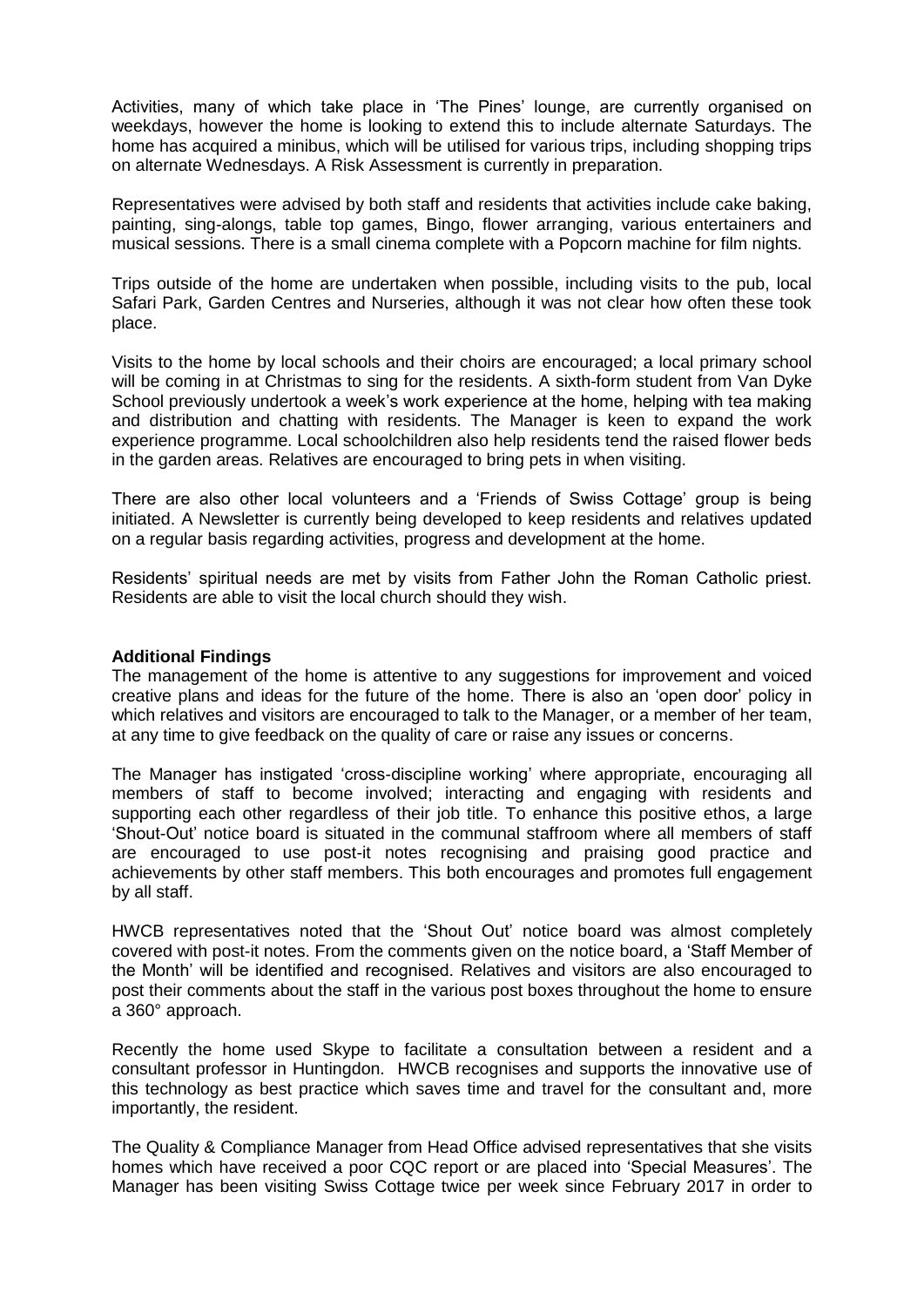'*get the home back on track.'* The Regional & Operations Manager also visits the home once a month.

The Quality & Compliance Manager advised HWCB representatives that she has been very well supported to progress the homes improvement plans by the Local Authority who have requested that her visits continue.

The Quality & Compliance Manager's initial impression of the home was that a great deal of *'instability existed amongst the staff who were working in silos.'* This has now been addressed and the ethos is to engage all staff, including domestic staff, in all the homes activities. The Manager confirmed that *'It is everybody's job to talk to residents and to help do each other's job,'* and also stated that *'One of the main improvements is the attitude of staff which is now more person-centred. We want staff to think more about the individuals they care for, even outside of work. We want to instil a whole team approach with staff.'*

# **Recommendations**

This report highlights the good practice that was observed at the home along with the ongoing effects of the improvement programme recently instigated, and it reflects the resident's and relatives general satisfaction with the quality of care and support provided. HWCB would recommend the following:

- Residents and some members of staff spoken to felt that activities should be increased for the benefit of residents and HWCB representatives were informed by the Manager that a full-time Activity Coordinator has now been recruited. HWCB would therefore recommend that the Activity Co-ordinator is fully supported to develop a suitable engagement programme that provides stimulation for the residents and engagement opportunities for the relatives.
- **HWCB further recommends that a programme of external outings and activities** utilising the minibus is implemented as soon as possible.
- Wi-Fi and Skype are not fully available in the home at present and HWCB would recommend that Swiss Cottage investigates ways to improve access for residents to use these services.
- HWCB recognises that improvements have been achieved across various areas at the home and would recommend that the programme of improvement continues to enhance the wellbeing of residents and the morale and dedication of staff.
- Healthwatch Central Bedfordshire recommends that this report is shared with the residents of Swiss Cottage, their family members and staff, and to advise that if they should wish to contribute any additional comments about the report, to contact Healthwatch Central Bedfordshire direct on 0300 303 8554.